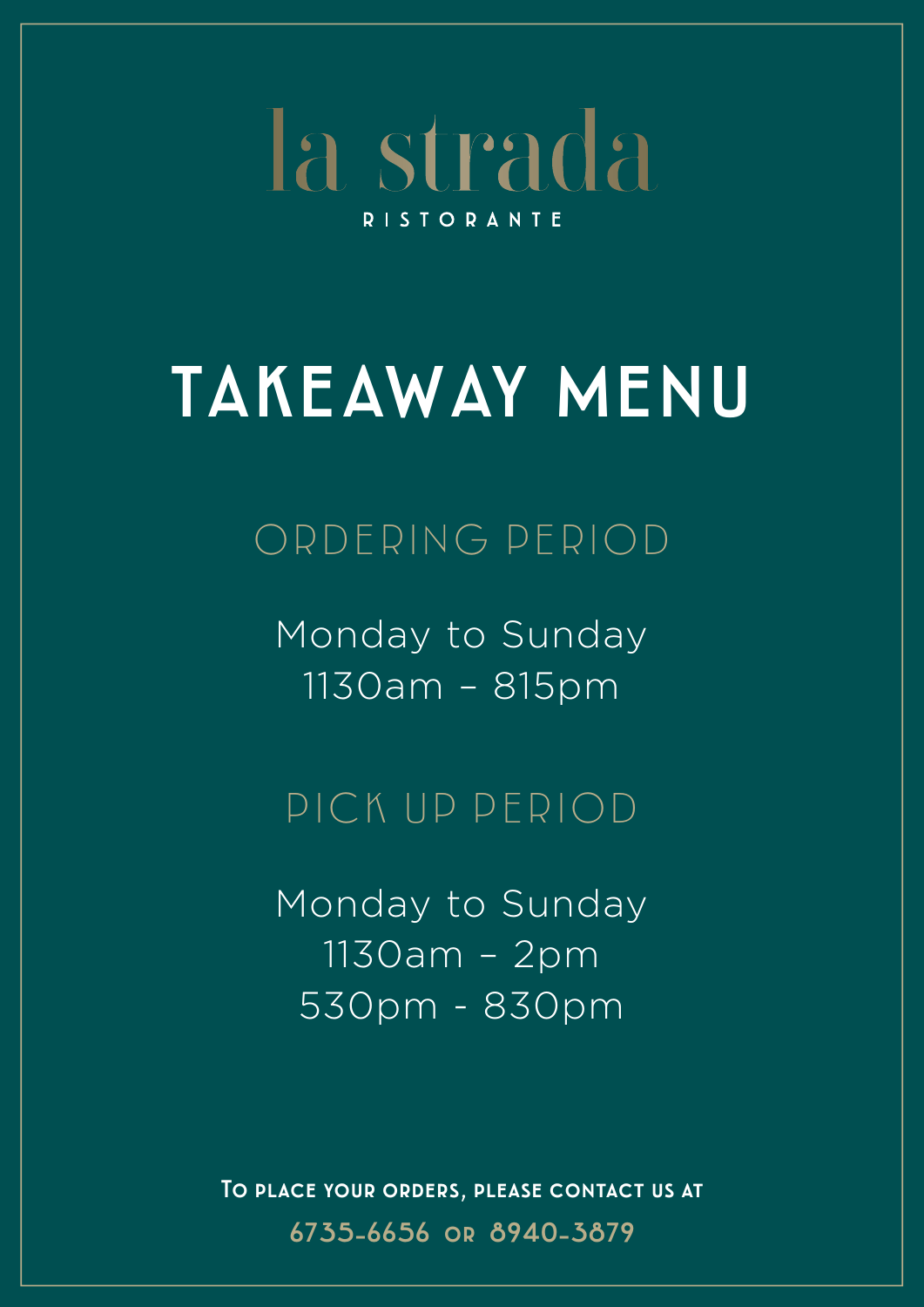## **set menu**

### FOR 1

### \$ 5 0 N E T T

3 starters choice of main choice of dessert

BURRATA

momotaro tomatoes, anchovies, basil

&

FENNEL SALAD taggiasche olives, orange, yuzu dressing

&

PARMA HAM AND MELON

CHARCOAL GRILLED OBSIBLUE PRAWNS linguini, garlic oil, chilli, white wine

OR

PULLED LAMB TAGLIATELLE tomatoes, basil, parmesan

OR

BAROLO BRAISED WAGYU BEEF BRISKET mashed potatoes, mushrooms

LIMONCELLO

OR

CHOCOLATE DOME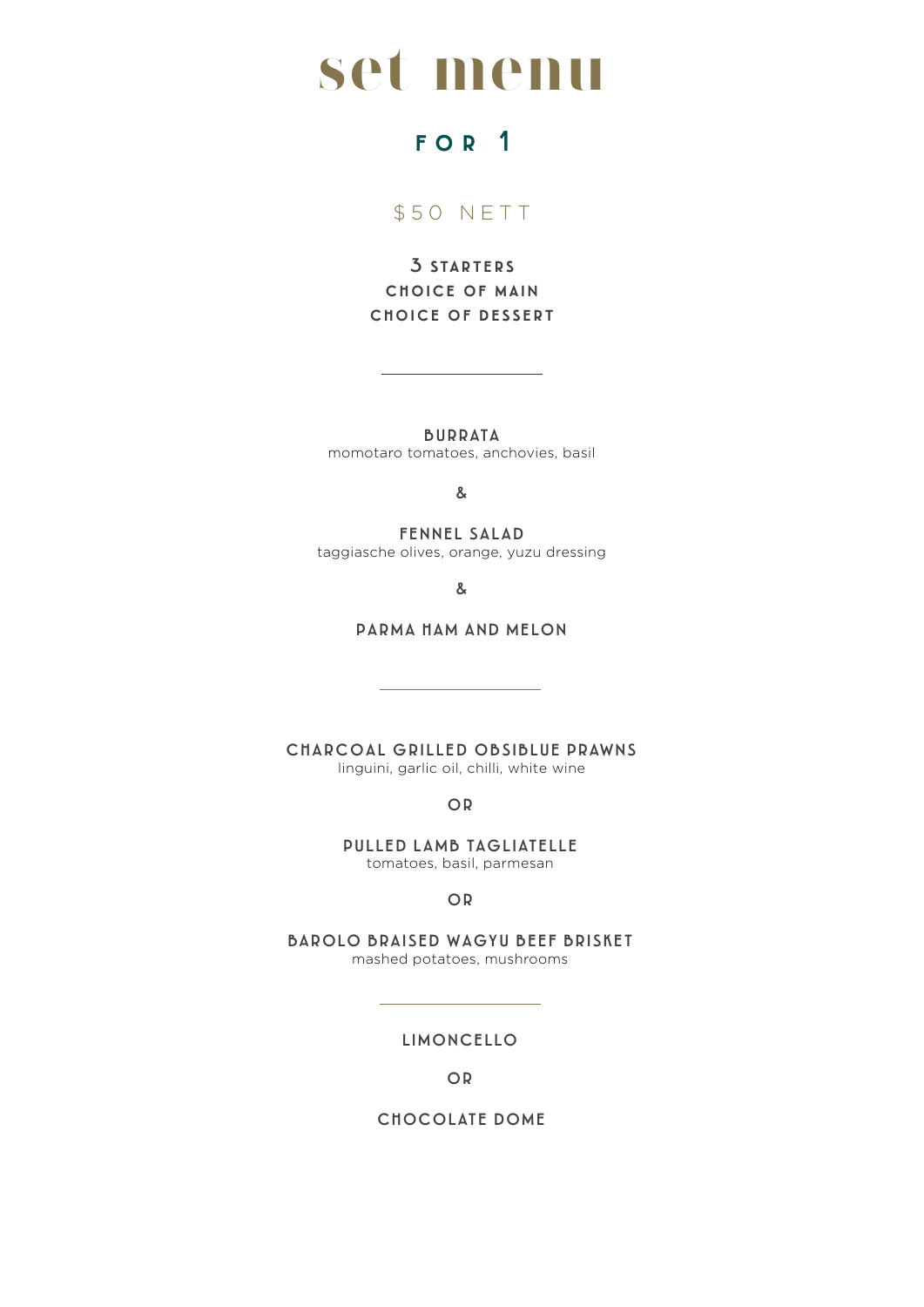## **set menu**

### FOR<sub>2</sub>

### \$140 NETT

### ALL FOR SHARING

BURRATA momotaro tomatoes, anchovies, basil

&

FENNEL SALAD taggiasche olives, orange, yuzu dressing

&

PORK TONNATO capers, tuna sauce

&

BAROLO BRAISED BEEF BRISKET mashed potatoes, baby carrots, sautéed mushrooms

hunter's style whole chicken

capsicums, mushrooms, tomatoes

OR

SEAFOOD STEW

snapper, clams, prawns

TIRAMISU

&

CHOCOLATE DOME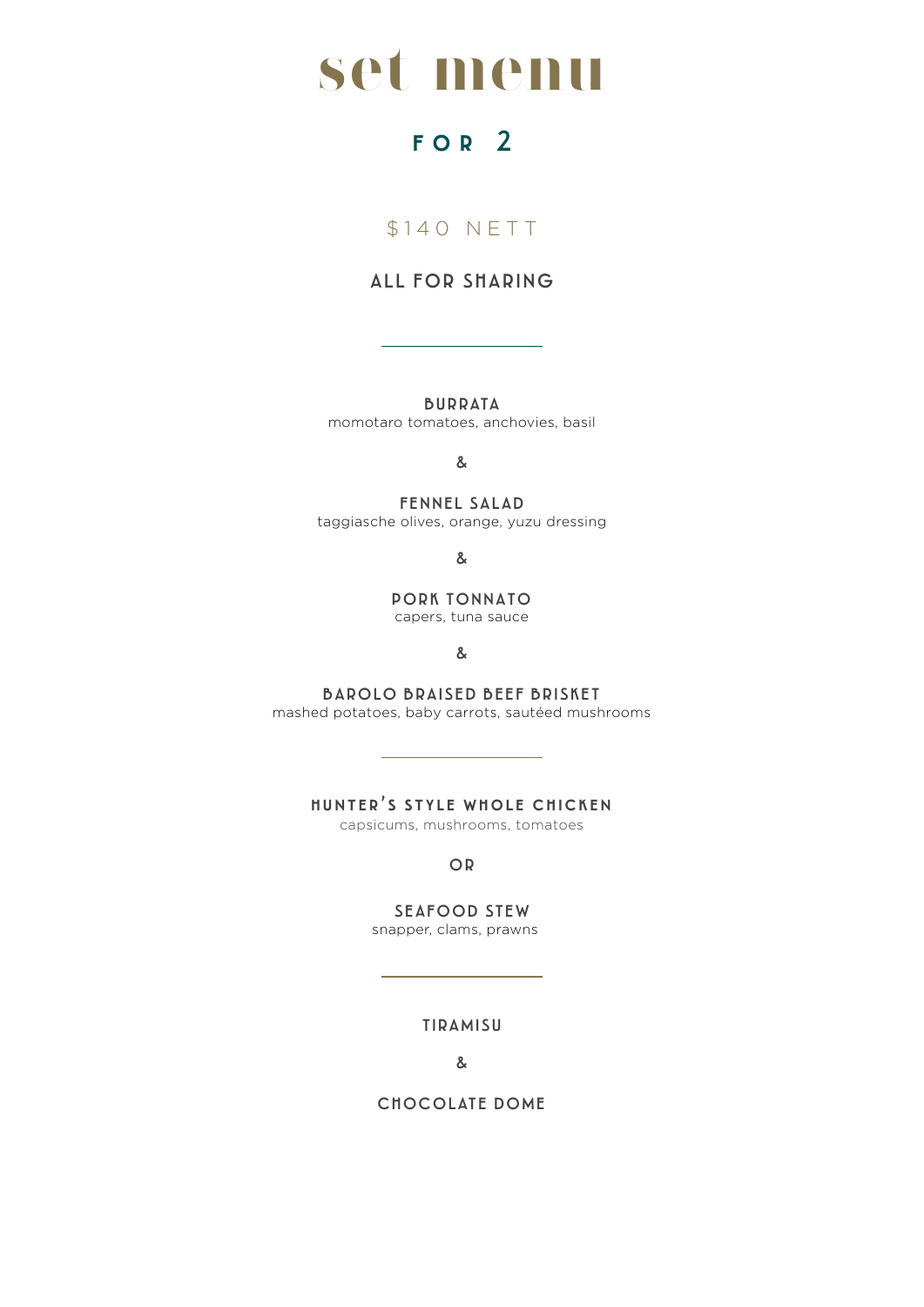

### FOR 4

\$ 3 5 0 N E T T

### ALL FOR SHARING

BURRATA

momotaro tomatoes, anchovies, basil

&

PORK TONNATO capers, tuna sauce

&

PARMA HAM AND MELON

&

GRILLED SPANISH OCTOPUS garlic, tomatoes, aged balsamic

&

BAROLO BRAISED BEEF BRISKET mashed potatoes, baby carrots, sautéed mushrooms

HUNTER'S STYLE WHOLE CHICKEN

capsicums, mushrooms, tomatoes

&

SEAFOOD TOMATO PASTA

australian rock lobster, hokkaido scallops, clams

&

ROAST LAMB SHOULDER asparagus, green peas, potatoes

TIRAMISU

&

LIMONCELLO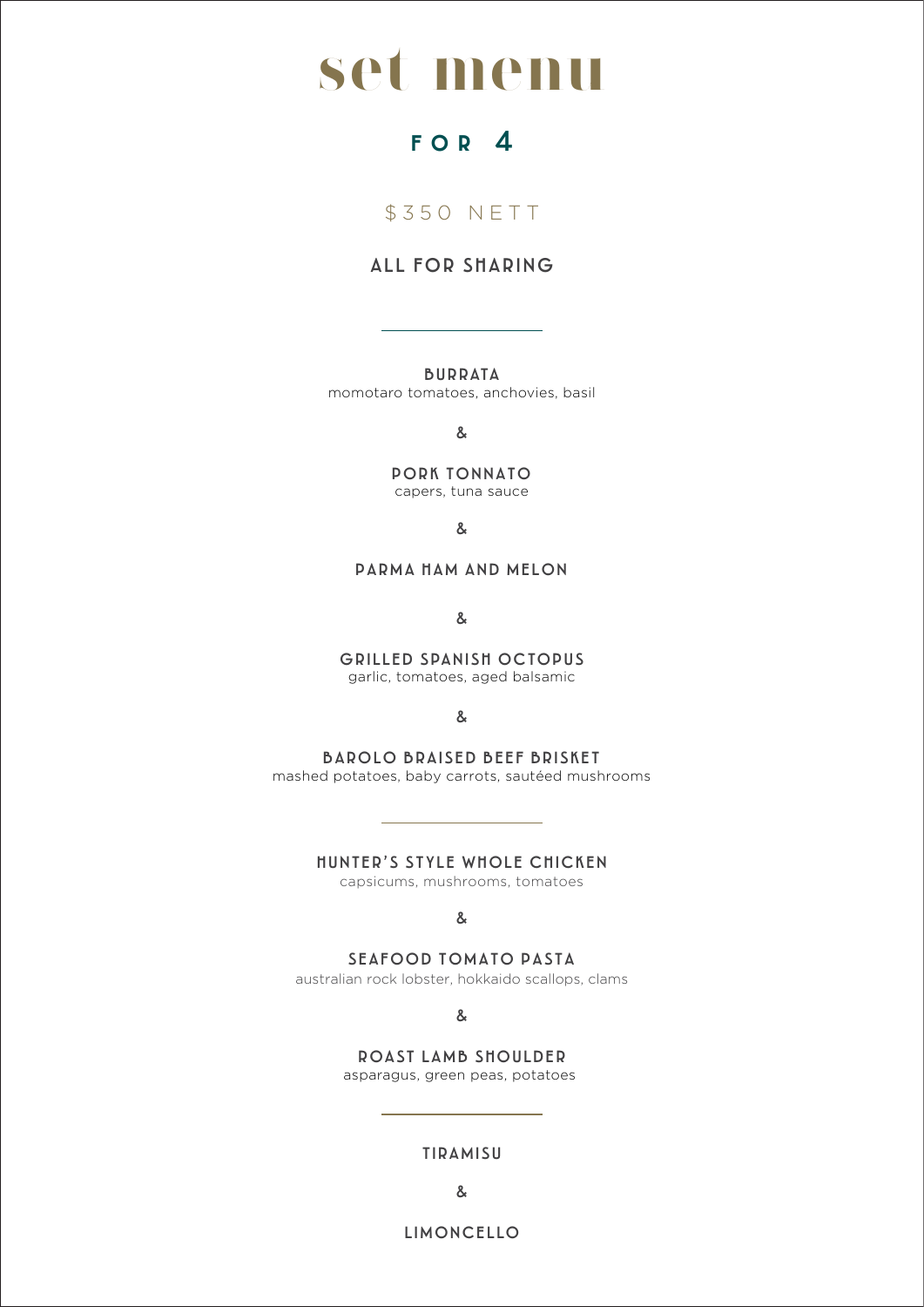## ALA CARTE MENU

ALL PRICES QUOTED ARE NETT

### **STARTERS**

#### SEASONAL STARTERS

| <b>BURRATINI</b><br>momotaro tomatoes, anchovies, basil           | 22 |
|-------------------------------------------------------------------|----|
| <b>FENNEL SALAD</b><br>taggiasche olives, orange, yuzu dressing   | 18 |
| <b>PORK TONNATO</b><br>capers, tuna sauce                         | 32 |
| <b>GRILLED SPANISH OCTOPUS</b><br>garlic, tomatoes, aged balsamic | 36 |

ADD ONS: FOCACCIA 6

### MAIN S

#### PASTA, RISOTTO & MEAT

| LAMB RAGU TAGLIATELLE<br>tomatoes, basil, parmesan                | 42 |
|-------------------------------------------------------------------|----|
| <b>MAINE LOBSTER LINGUINI</b><br>garlic oil, chilli, white wine   | 42 |
| JAPANESE RED SEABREAM IN ACQUAPAZZA<br>tomato broth, clams, kombu | 45 |
| CHARCOAL GRILLED HUNGARIAN GOOSE BREAST<br>orange, pear, moscato  | 44 |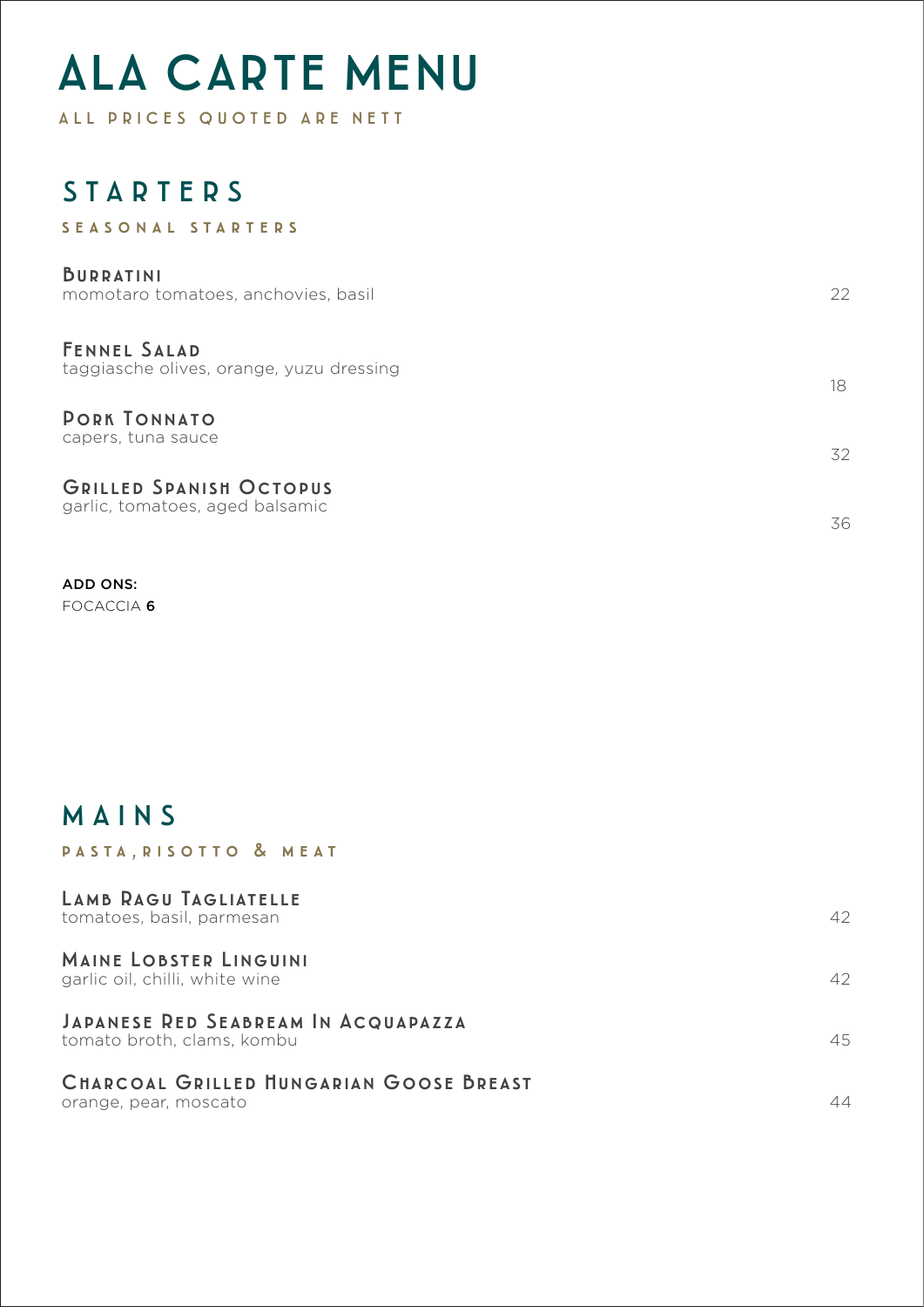### MAIN S

PASTA, RISOTTO & MEAT

| <b>BAROLO BRAISED WAGYU BEEF BRISKET</b><br>mashed potatoes, mushrooms                       | 40  |
|----------------------------------------------------------------------------------------------|-----|
| <b>HUNTER'S STYLE ROAST CHICKEN</b><br>capsicums, mushrooms, tomatoes                        | 32  |
| GRILLED AUSTRALIAN WAGYU SHORTRIBS M9 (500G)<br>arugula, balsamic, veal jus<br>SERVES 2 TO 3 | 120 |
| ROASTED LAMB SHOULDER (800G)<br>asparagus, green peas, mashed potatoes<br>SERVES 3 TO 4      | 90  |
| <b>SEAFOOD TOMATO LINGUINI</b><br>australian rock lobster, hokkiado scallops, clams          | 96  |
| <b>ADD ONS:</b><br>BROCCOLINI WITH CHILLI AND GARLIC 12<br>ROASTED POTATOES 12               |     |

### DESSERTS

#### SWEET ENDINGS

| TIRAMISU<br>avoiardi, mascarpone, kahlua coffee liqeur | 12 <sup>°</sup> |
|--------------------------------------------------------|-----------------|
| LIMONCELLO<br>white chocolate, savoiardi, lemon curd   | 12 <sup>°</sup> |
| <b>CHOCOLATE CANNOLI</b><br>pistachio-ricotta cream    |                 |